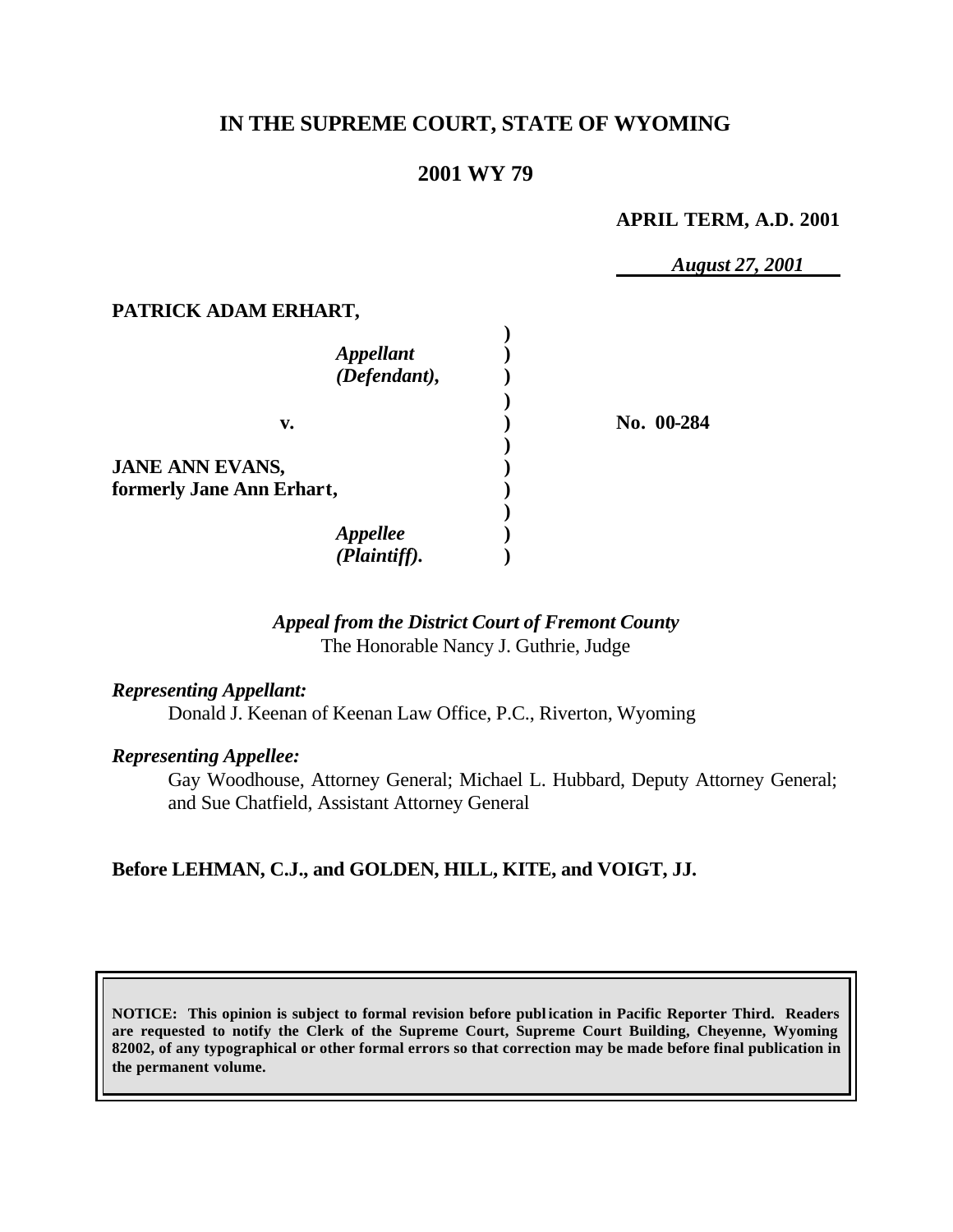KITE, Justice.

[¶1] Patrick Adam Erhart (the father) appeals the order in which the district court found three prior district court orders were issued pursuant to contempt proceedings and did not modify his child support obligation and entered a judgment of child support arrearages against him. We affirm.

### **ISSUES**

[¶2] The father frames the issues for review as follows:

A. Did the court below err in finding that the support amount due from [the father] to [the mother] had not been modified to reduce [the father's] child support obligation from \$300.00 per month to \$250.00 per month?

B. Did the court below err in calculating the amount of child support due?

The Department of Family Services (DFS), on behalf of Jane Ann Evans (the mother), rephrases the issues:

> I. Whether the district court's judgment and order dated August 31, 2000, affirming there was no modification of the original child support order, should be upheld.

> II. Whether the district court correctly calculated the amount of child support due.

# **FACTS**

[¶3] We preface this factual review by noting that the underlying proceedings and resultant district court contempt orders are somewhat confounding. This is due in part to the record being limited to a presentation of pleadings with no transcripts. It is also due in part to the manner in which the district court orders were written.

[¶4] The father and the mother were divorced pursuant to a decree entered on June 10, 1977. Two children were born as issue of the marriage, the first on March 15, 1973, and the second on April 28, 1976. By the terms of the decree, the father was required to pay \$150 per month per child in support for a \$300 total monthly obligation.

[¶5] Subsequent to the divorce, the father failed to consistently and fully pay his child support obligation, and the mother petitioned the court to initiate contempt proceedings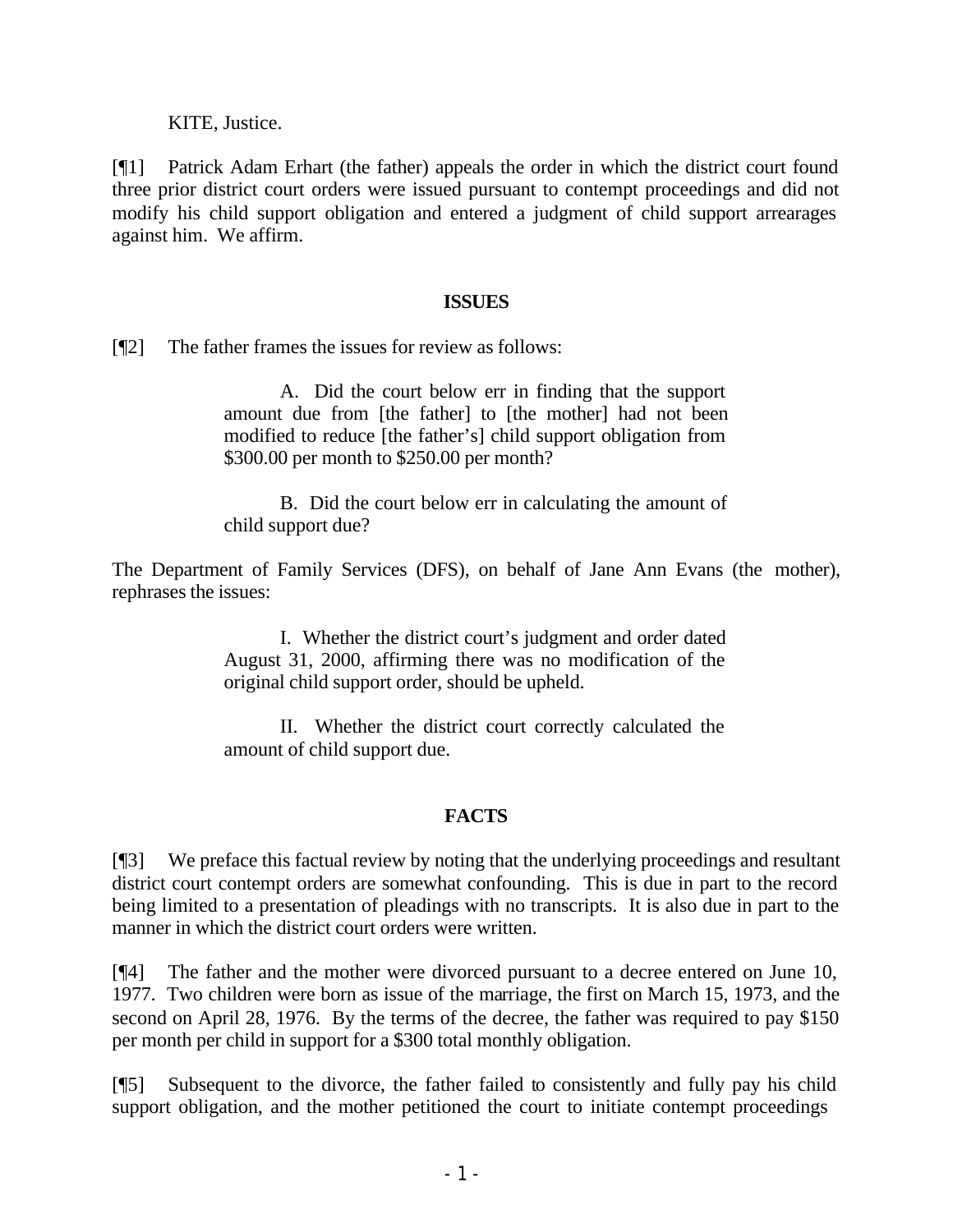against him. The first of these resulted in a November 9, 1977, order which adjudged the father in contempt for failure to pay support in accrued arrearages of \$1,640 and sentenced him to ten days in jail. The order further provided the contempt and execution of sentence could be purged upon: (1) payment of \$220 to the clerk of court by November 1, 1977; (2) payment of \$220 to the clerk of court each and every month thereafter with \$20 to be applied to the \$1,640 arrearage; and, (3) once the arrearage amount was satisfied, the sum of \$300 per month to be paid to the clerk of court each month thereafter. The order also specifically provided as follows:

> This Court's previous Order ordering the [father] to pay to [the mother] the sum of \$150.00 per month per child as and for support of the minor children of the marriage is not modified by this Order and this Order shall not be construed to find that [the father's] present ability to pay is \$220.00 per month.

[¶6] On April 26, 1983, the father was found in contempt for his failure to comply with the November 1977 order. Additional child support arrearages were found in the amount of \$1,320, and he was sentenced to thirty days in jail. Again the order provided the contempt could be purged and the sentence suspended upon: (1) payment of \$500 to the clerk of court by May 1, 1983;<sup>1</sup> (2) payment of \$250 to the clerk of court each and every month thereafter with \$20 to be applied to the initial \$1,640 arrearage (November 9, 1977, order) and \$30 to be applied to the new additional \$1,320 arrearage; (3) payment of \$250 per month to continue until such time as the \$20 applications equaled the \$1,640 arrearage, and at that time the entire \$50 would be applied toward the \$1,320 arrearage until satisfied; and, (3) once the arrearage amounts were satisfied, the sum of \$300 per month to be paid consistent with the November 9, 1977, order. The order further provided, in the event the payments were not made, the clerk of court would immediately issue a bench warrant for the father's arrest to serve his sentence.

[¶7] Pursuant to a Warrant of Attachment issued on November 9, 1983, the father was arrested for failure to make the payments specified in the April 1983 contempt order. The mother and the father entered into and filed a stipulation on December 22, 1983, which provided in part that, after the additional \$225 arrearage was satisfied in full, "[the father] agrees to pay and [the mother] agrees to accept \$250.00 per month in accordance with the court order dated April 25, 1983." The court entered an order on December 23, 1983, approving the stipulation and ordering compliance with the stipulated payment terms. Those terms provided the father would pay \$275 per month commencing December 1, 1983, and each month thereafter until the new arrearage of \$225 was satisfied. Upon such satisfaction, the payments would reduce to \$250 per month and be applied in accordance with the court's April 1983 order. The order also provided, in the event the father failed to make payment,

<sup>&</sup>lt;sup>1</sup> Distribution of this payment was specified to address (1) the mother's attorney fees in the amount of \$237.65; (2) \$200 child support for the month of May 1983; (3) \$20 for past arrearages stated in the November 9, 1977, order; and (4) \$42.35 for the \$1,320 arrearages.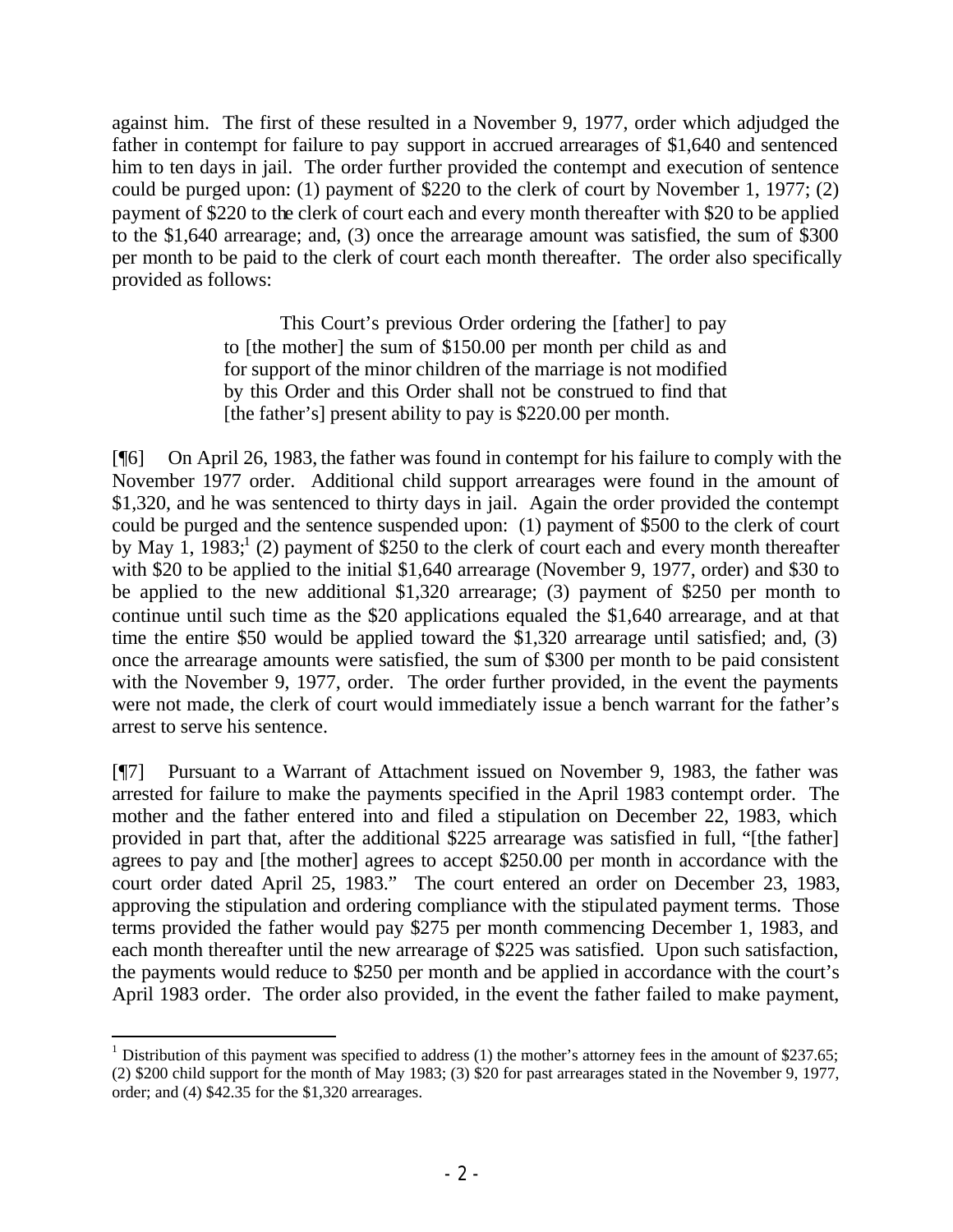the clerk of court would immediately issue a bench warrant for his arrest and confinement pending further proceedings.

[¶8] The mother again asked the court to initiate contempt proceedings against the father in August of 1987 alleging that, although the arrearages ordered to be paid in the previous three court orders had been satisfied, the father was \$12,950 in arrears on his total \$300 per month child support obligation established in the original 1977 divorce decree.<sup>2</sup> A hearing was apparently scheduled for September 24, 1987, but was postponed upon the district court's request for briefing on the issue of retroactive modification of support orders. The mother filed a memorandum on the issue in January of 1988, and the father filed a reply in May of 1988, but the record does not reflect a court order resulting from this contempt proceeding.

[¶9] DFS filed a Notice of Assignment of rights to child and spousal support in June of 1996 and a Petition for Order to Show Cause in May of 1998 alleging the father had accrued arrearages of \$12,860. The record reflects in August 2000 DFS filed a Corrected and Amended Memorandum Brief on the issues of whether there was a modification of the original divorce decree, the age of emancipation of the children, and the arrearage balance due. The text of this document indicates DFS filed a Memorandum Brief on May 12, 1999, and made argument to the district court on August 30, 1999; however, no pleading or transcript is contained in the record as certified on appeal. The corrected brief asserts the father owed a balance of  $$20,790.30$  in child support.<sup>3</sup>

[¶10] On August 31, 2000, the district court issued a Judgment and Order by which it held the three prior contempt orders did not constitute proper modifications of the \$150 per month per child support obligation established in the original 1977 divorce decree and the father owed \$20,790.30 in arrearages giving credit for \$1,950 paid pursuant to a juvenile case. The district court entered judgment against the father in the sum of \$20,790.30, and the father appealed to this court.

# **STANDARD OF REVIEW**

[¶11] The standard of review enunciated in other child custody and domestic relations contempt cases is applicable to this matter. *Crites v. Alston*, 837 P.2d 1061, 1066 (Wyo. 1992).

 $2^2$  The mother filed a Request for Order to Show Cause and Citation for Contempt on August 11, 1987. She alleged therein that the father was in arrears \$100 per month from July 1977 through January 1986 and \$50 from February 1986 through July 1987 for a total arrearage of \$12,950.

 $3$  DFS alleged the father owed \$58,790 (there was an apparent typographical error in the document on this figure) total combined child support obligation for the two children from the date of the decree, had paid \$36,049.70 with a resulting balance due of \$22,740.30, and was entitled to \$1,950 credit for support payments made pursuant to a juvenile docket, for a total support arrearage due of \$20,790.30.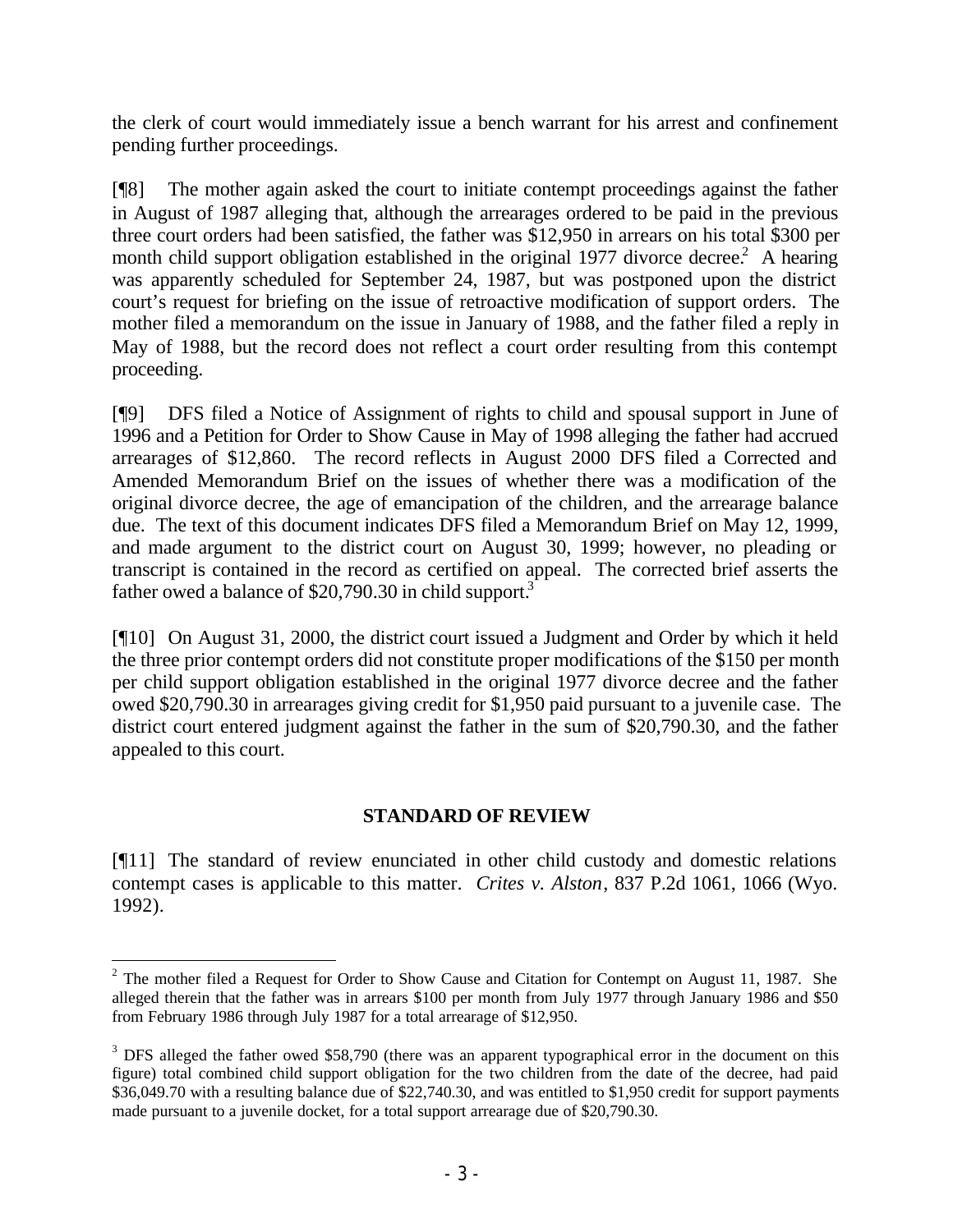In *Goss v. Goss*, 780 P.2d 306, 313 (Wyo. 1989), we said that "[w]e will not disturb the decision of the trial court . . . in the absence of some serious procedural error, a violation of a principle of law, or a clear and grave abuse of discretion." *See also Deen v. Deen*, 774 P.2d 621 (Wyo. 1989) and *Fanning v. Fanning,* 717 P.2d 346 (Wyo. 1986).

*Id*.; *see also Rogers v. Rogers*, 973 P.2d 1118, 1121 (Wyo. 1999). "Judicial discretion is a composite of many things, among which are conclusions drawn from objective criteria; it means exercising sound judgment with regard to what is right under the circumstances and without doing so arbitrarily or capriciously." *Belless v. Belless*, 2001 WY 41, ¶6, 21 P.3d 749, ¶6 (Wyo. 2001); *see also Vaughn v. State*, 962 P.2d 149, 151 (Wyo. 1998). We must determine whether the trial court could reasonably conclude as it did and whether any facet of its ruling was arbitrary or capricious. *Belless*, ¶6.

### **DISCUSSION**

[¶12] The father contends that, through the course of the multiple contempt proceedings and court orders, and in particular the December 1983 stipulation and related court order, the original divorce decree support obligation of \$150 per month per child (\$300 total) was modified and reduced to \$250 per month. The district court found: "All of these orders related to contempt proceedings. In 1987, the arrears and contempt issues arose again but were never decided. None of the orders constituted a proper modification."

[¶13] The issue has been made confusing by the manner in which the three district court contempt orders were framed. The November 1977 order found the father in contempt and in arrears and then set out a *lower* child support payment with a designated portion to be applied to accrued arrearages. Once the arrearages were satisfied, the order mandated a return to the \$300 per month payment. The order explicitly stated it did not constitute a modification or a determination that the father's present ability to pay was the lower support amount. However, it failed to clarify whether arrearages would continue to accrue for the difference between the original support amount and the lowered amount. The April 1983 order was drafted in much the same way, but instead of the "no modification" language it provided "thereafter, [the father] shall pay . . . \$300.00 per month *consistent with the November 9, 1977 order*." (Emphasis added.) The December 1983 order again used similar lowered payment language, provided no reference to modification, and stated, "Upon the new arrearage of \$225.00 being satisfied, *the monthly support payment shall reduce to \$250.00 per month and [be] applied in accordance with the court's April 25, 1983 order*." (Emphasis added.) So, in a peculiar and confusing manner, the third order related back to the second order, and the second order related back to the first. And none explained whether arrearages would continue to accrue for the difference between the original support amount and the lowered amount set out in each individual order. However, the first contempt order in the chain explicitly rejected modification of the divorce decree order for support.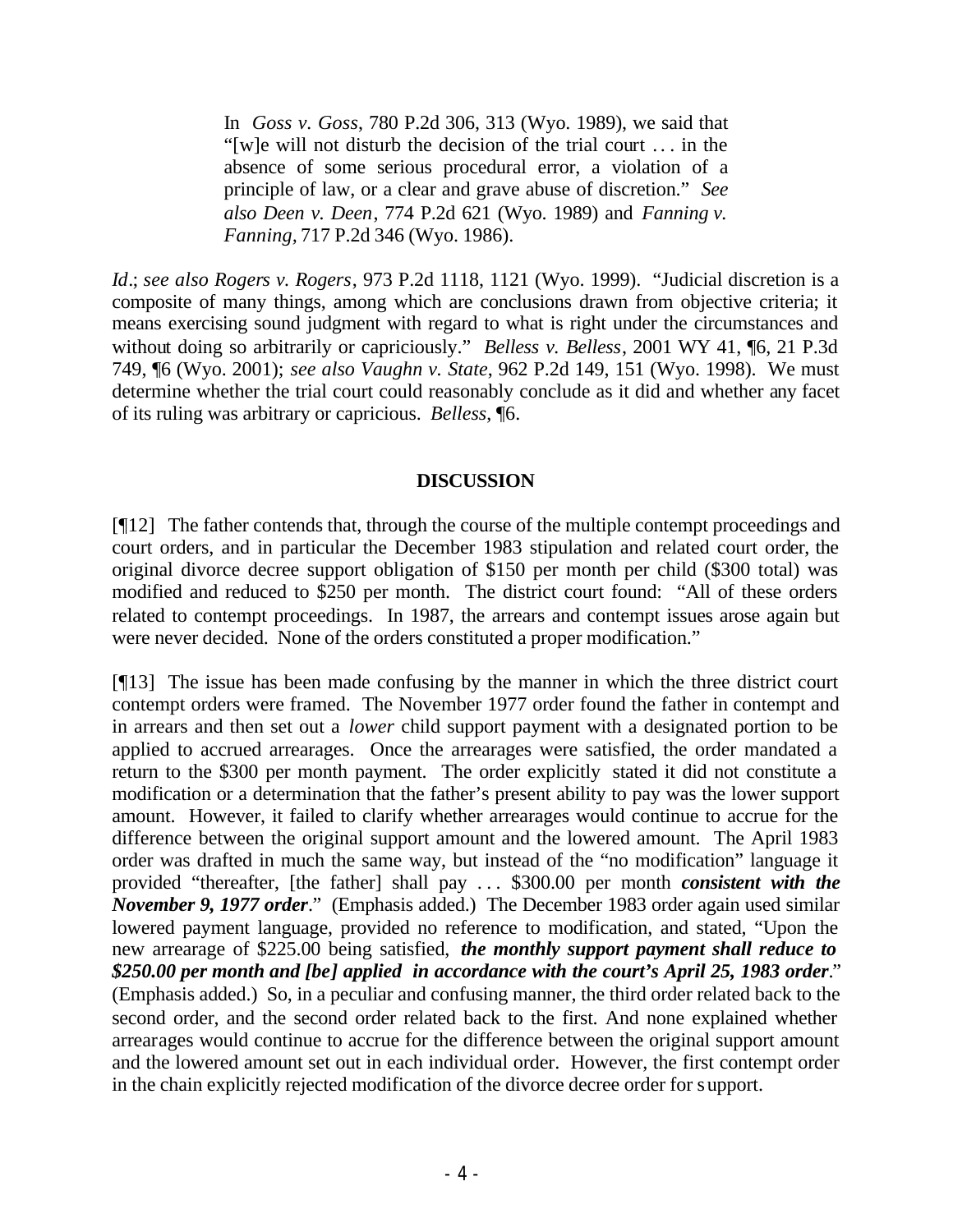[¶14] In *Connors v. Connors*, 769 P.2d 336, 348-49 (Wyo. 1989) (citations omitted and emphasis added), we considered the requirements for modification:

> While the general rule is that a court has continuing jurisdiction to modify the custody and support aspects of its own decree, such jurisdiction is bestowed upon the court only through proper petition by one of the parents in the underlying action pursuant to W.S. 20-2-113(a). W.S. 20-2-113(a) provides in relevant part:

> > In granting a divorce or annulment of a marriage, the court may make such disposition of the children as appears most expedient and beneficial for the well-being of the children. . . . *On the petition of either of the parents*, the court may revise the decree concerning the care, custody, visitation and maintenance of the children as the circumstances of the parents and the benefit of the children require[]. [Emphasis added.]

The effect of the foregoing statute, as it applies to the instant case, is that it authorizes the court, "[o]n the petition of either of the parents," to revise and alter its decree. *The clear language of this section instructs that the court may not, of its own initiative, modify its own order with respect to, among other things, a child support obligation absent a proper petition by one of the parents requesting such modification.*

*Thus, a petition of one of the parents seeking modification of an existing order is a statutory prerequisite to the court's power to act.*

[¶15] Neither party contends that a petition for modification was ever filed. The certified record provided is an incomplete compilation of the pleadings from the various contempt actions without transcripts of any of the court proceedings. It contains no petitions requesting modification by either party. "Under our statute the obligation of support is a continuing one; it is also one which is at all times subject to change *upon proper request to the court for modification or clarification contingent upon a change in circumstances* of the parties." *Redman v. Redman*, 521 P.2d 584, 587 (Wyo. 1974) (footnote omitted and emphasis added). The party who seeks to have a child support order modified has the burden of showing that a substantial or material change in circumstances has occurred since the initial decree was entered. *Wood v. Wood*, 964 P.2d 1259, 1262 (Wyo. 1998). The contempt orders do not reflect any such petitions nor do they make necessary findings as to a change in circumstances warranting modification. These legal prerequisites for modification cannot be extinguished by parental stipulation to reduced payments. The law precludes parties from bargaining away the funds intended for the exclusive benefit of their children. *Hammond v.*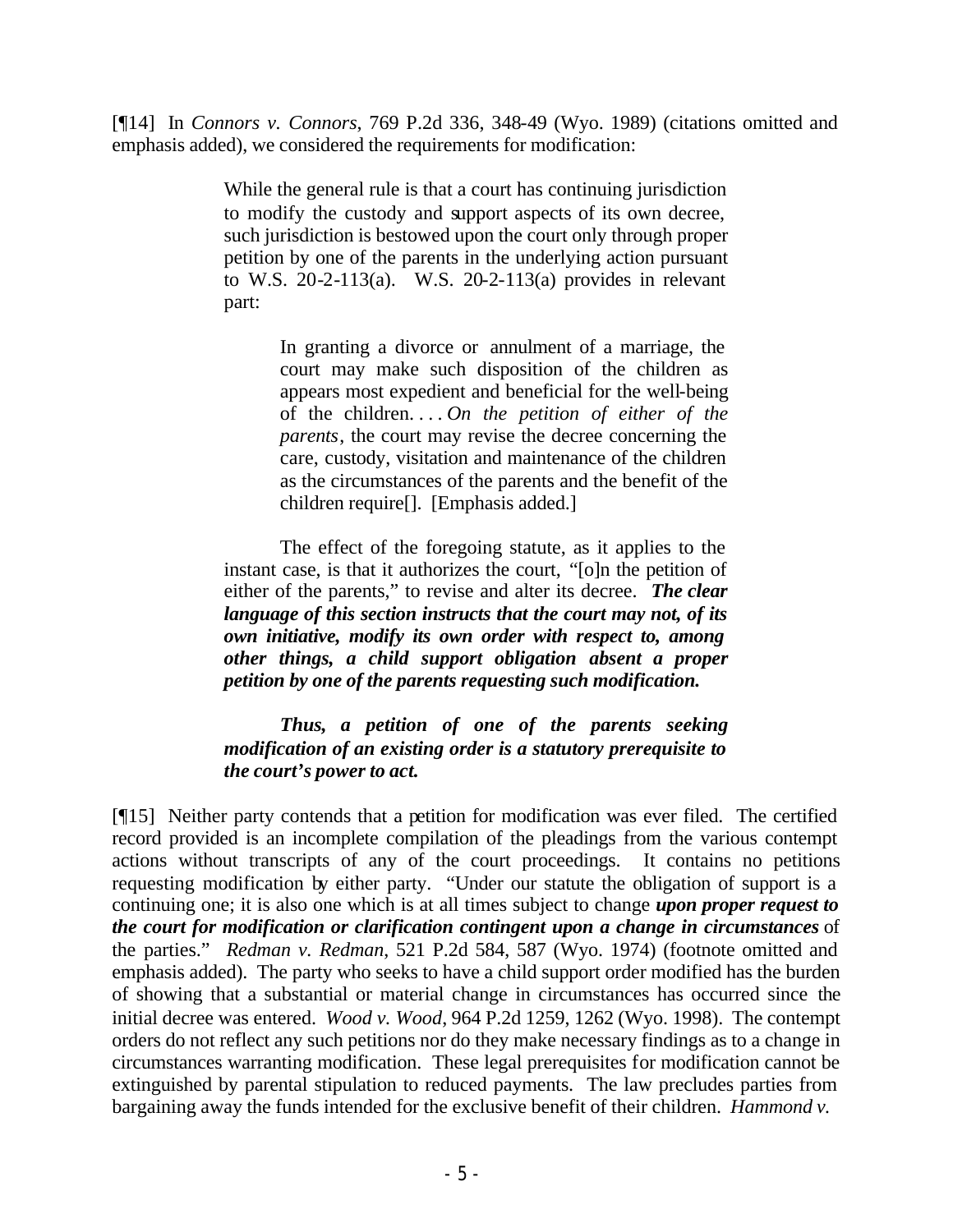*Hammond*, 14 P.3d 199, 202 (Wyo. 2000); *Hurlbut v. Scarbrough*, 957 P.2d 839, 842 (Wyo. 1998) (a child support obligation does not belong to the custodial parent, and that parent does not have the authority to bargain it away).

[¶16] W.R.C.P. 15(b), which allows amendments to pleadings to conform to the evidence, is appropriate in some circumstances when the parties have expressly or impliedly consented to consideration of a modification by the court even though a petition to modify has never been filed. *Strahan v. Strahan*, 400 P.2d 542, 544 (Wyo. 1965). This court allowed such an amendment in *Strahan*, which was initiated as a contempt proceeding but, through presentation of significant evidence of changed circumstances, evolved into a modification hearing. In that case, the district court specifically advised the parties of its intent to consider the issue of modification on the basis of the evidence received. After this specific notice, the parties did not object, and their consent could be inferred. However, the circumstances of the instant case do not warrant a similar application of W.R.C.P. 15(b). The record, devoid of transcripts or other evidence, does not support the conclusion that the parties consented to the consideration of the modification issue by the district court. *Connors*, 769 P.2d at 349. Nor does the record provide any indication the district court intended to treat the contempt proceedings as modification proceedings. Further, none of the orders set out the essential findings as to changed circumstances. Therefore, without a petition for modification, evidence of consent to modification, and appropriate findings of changed circumstances, the contempt orders cannot be converted by application of W.R.C.P. 15(b) to orders modifying the original support order.

[¶17] Public policy also supports the conclusion that no modification occurred in this case. By implication, the father is requesting retrospective modification of his child support obligation. Despite many years of inconsistent payments leading to multiple contempt proceedings and arrearage judgments as well as incarceration, he now asks this court to find that his support obligation was modified by the December 1983 order. As we noted in *Parry v. Parry*, 766 P.2d 1168, 1170 (Wyo. 1989), allowing retrospective modifications may encourage default. A party could decide to stop making payments and allow arrearages to accrue with the hope the court will cancel or reduce the accrued payments owed and/or the continuing child support obligation. We decline to establish such a precedent and affirm the district court's determination that the child support obligation established in the 1977 divorce decree was not modified by the three subsequent court orders issued in contempt proceedings.

[¶18] The father also argues that the district court's determination of arrearages was incorrect and not supported by any evidence. In this regard, his failure to ensure a sufficient record for review by this court is conclusive.

> In order to find an abuse of discretion, we must review all the evidence heard by the district court. Father, as appellant here, bears the burden of providing this court a complete record on which to base a decision. The hearing in this case was unreported. Father failed to present a settlement of the record as provided in